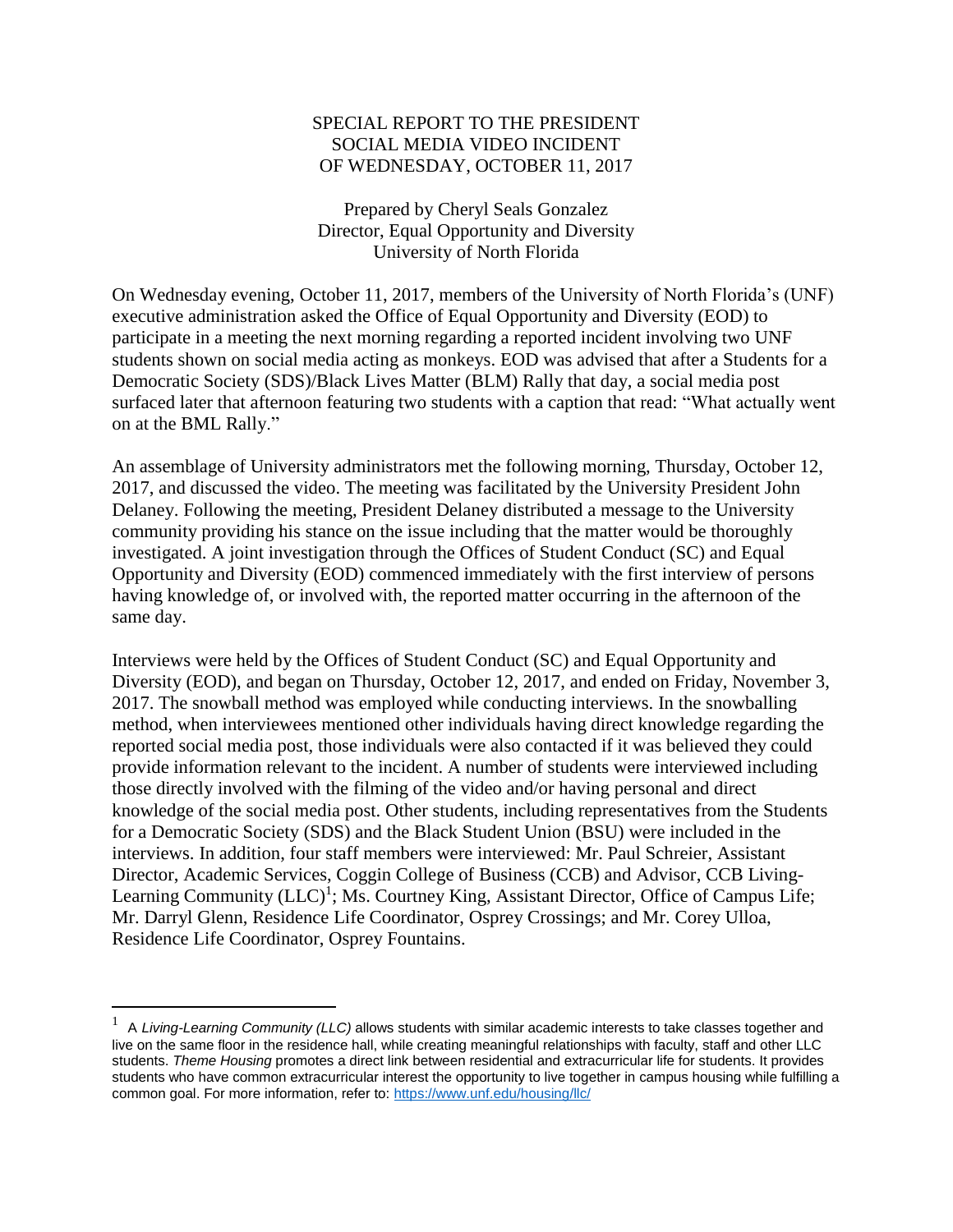November 2, 2017 Page **2** of **4**

While the Offices of SC and EOD conducted a joint investigation for efficiency, the two offices had separate roles. For example, EOD evaluated the incident(s) to determine whether the University's *Non-Discrimination [EOD] Regulation* and any related university policies, based upon Federal and State law, were violated. Upon completion of the EOD report, the Office of SC would then determine whether there was information sufficient to charge the participant(s) involved with the video and subsequent post(s) with a violation of the University's *Student Code of Conduct*.

In addition to direct interviews, documents from relevant sources such as Housing and Residence Life, e-mails, and social media (Snapchat, Facebook, and Instagram) posts were collected, read, and reviewed.

The incident caused an array of public commentary ranging from outright disgust to support for the students' actions. The majority found the students' actions to be highly offensive. Understanding the sensitive nature of this matter, the Offices of SC and EOD handled their inquiry in an objective, methodical, and thorough manner. The following section outlines the legal standards used during the process.

## **LEGAL STANDARDS**

Briefly, the *Non-Discrimination, [EOD] Regulation* prohibits discriminatory treatment that is severe, persistent or pervasive so that it limits or denies a UNF community member's ability to participate in or to realize the intended benefits of an institutional activity, opportunity, or resource. UNF's *Non-Discrimination, EOD Regulation* is based on guidance from the U.S. Department of Education Office for Civil Rights (OCR). In determining severity, the nature of the incidents must be considered. In some cases, a racially hostile environment requiring appropriate responsive action may result from a single incident that is sufficiently severe. Such incidents may include, for example, injury to persons or property or conduct threatening injury to persons or property. If an alleged incident is not sufficiently severe, the conduct must be persistent or pervasive and consist of more than casual or isolated racial incidents in order for it to create a racially hostile environment. Whether conduct constitutes a hostile environment must be determined from the totality of the circumstances, with particular attention paid to whether the conduct meets the severe, persistent and pervasive standards.

For alleged discrimination, such as creating a hostile educational environment based on race, potential violations of this regulation are evaluated using the above criteria from the perspective of a reasonable person subject to the alleged conduct and the context in which the alleged conduct occurred. To find that one has engaged in behavior that constitutes a hostile educational environment requires examining the issues from a "more likely than not" evidentiary standard.

Further, the *Non-Discrimination, EOD Regulation* records that the "University will not abridge either free speech or academic freedom based on its context." In addition, the *Student Code of Conduct* states that "Online speech will be protected as free expression and not subject to this Code" except "a threat a reasonable person would interpret as a serious expression of intent to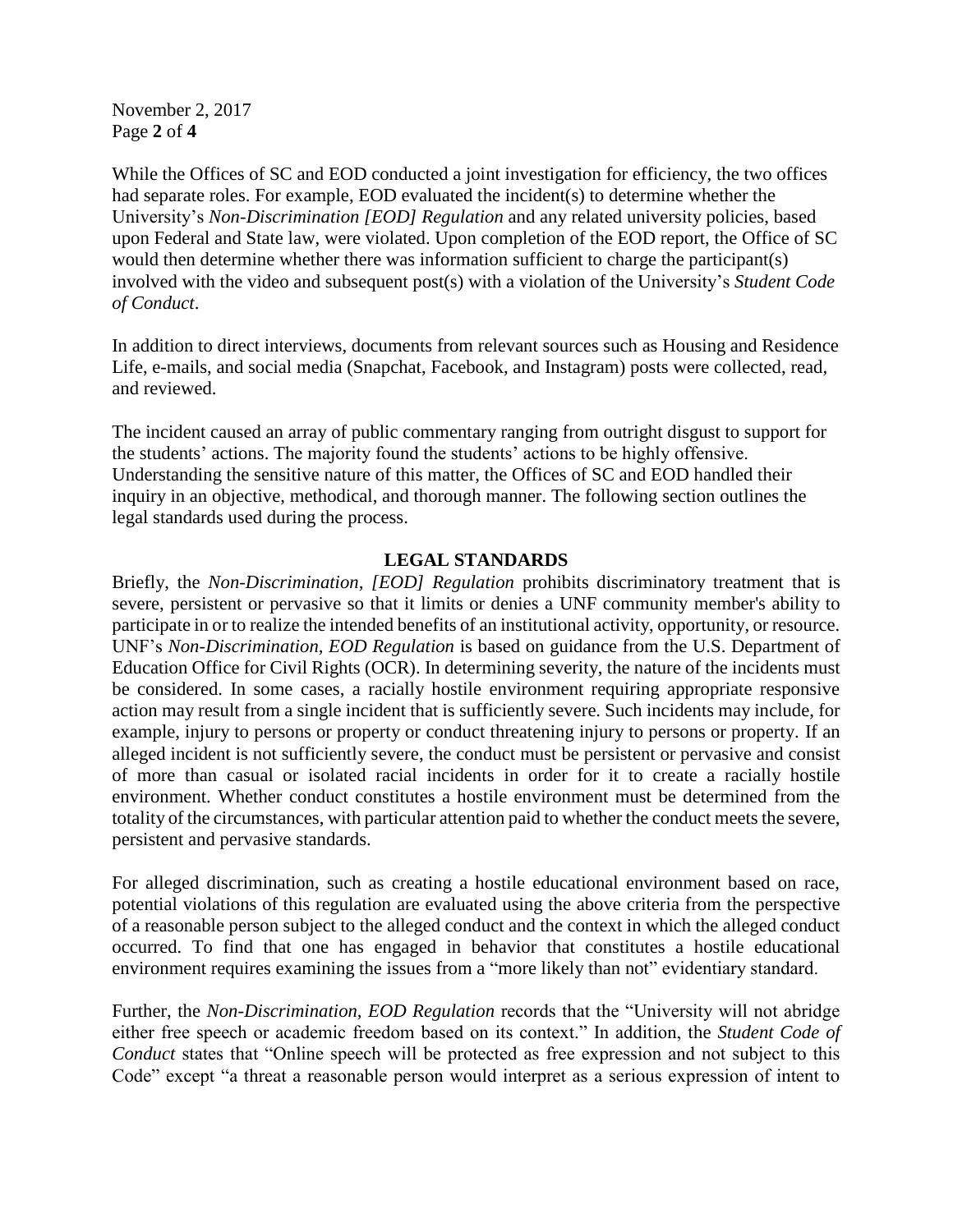November 2, 2017 Page **3** of **4**

inflict bodily harm upon specific individuals of the community." Although separate reports were written, both investigators considered all factors.

## **FINDINGS**

The social media post became public after the SDS/BLM Rally, late in the afternoon of October 11, 2017, and subsequently went viral.

The purpose of the Rally was to stand in solidarity with NFL athletes, such as Colin Kaepernick, who have been attempting to raise awareness of police brutality and racial injustice, according to a Rally participant. The Rally was not the group's first event at UNF and was conducted in a manner where a wide variety of students and some community members attended.

The student who filmed and posted the video on social media was at the Rally asserting that "All Lives Matter." Significantly, most of the Rally participants were predominately White in terms of race. The event was relatively peaceful absent a moment of terse dialogue between the student who took the video and an unknown veteran. No person suffered physical or direct injury.

The student who first posted the video reported that the BML label was intentional. He stated that "BML" referred to "Blessing Many Lives" or "Bless My Life." The students who imitated monkeys were unaware the video was posted on Snapchat with a caption, until sometime after going out to eat. Over the meal, they noticed the number of "shares" increasing. One student said based on the increase, the outcome was going to become disastrous as it appeared to be going viral. Meanwhile, the student who took the video stated that he attempted to post it as part of a private Snapchat group from his page, unaware that the settings made it go out as a public story.

During an interview, the student who filmed and posted the video stated he did not target students who attended the Rally, regardless of their race, in an attempt to cause anyone harm.

Regardless, the intent of the video appeared to mock the BLM Rally. Nearly all who were interviewed stated that they felt the video was offensive with or without the caption.

The majority of students interviewed did not have safety concerns as a result of this incident. Student concerns and beliefs varied widely. Most students interviewed stated they believed the video was "stupid" and "ignorant." Others said the video was racist and an act of discrimination. A number of people interviewed said the University needed to continue or increase its diversity and anti-discrimination efforts.

The Housing and Residence Life staff members and an LLC Advisor cited their concerns regarding the need to balance all students' safety and well-being in the residence halls. Having heard concerns from the parent of a student of color, that student was offered a "safe room." A "safe room" at UNF is a temporary living option offered by Housing and Residence Life for students who are concerned about their safety. However, this offer was declined. The same accommodation was offered to the student who posted the video and that student, likewise, declined the offer. Other students in the LLC said they felt safe.